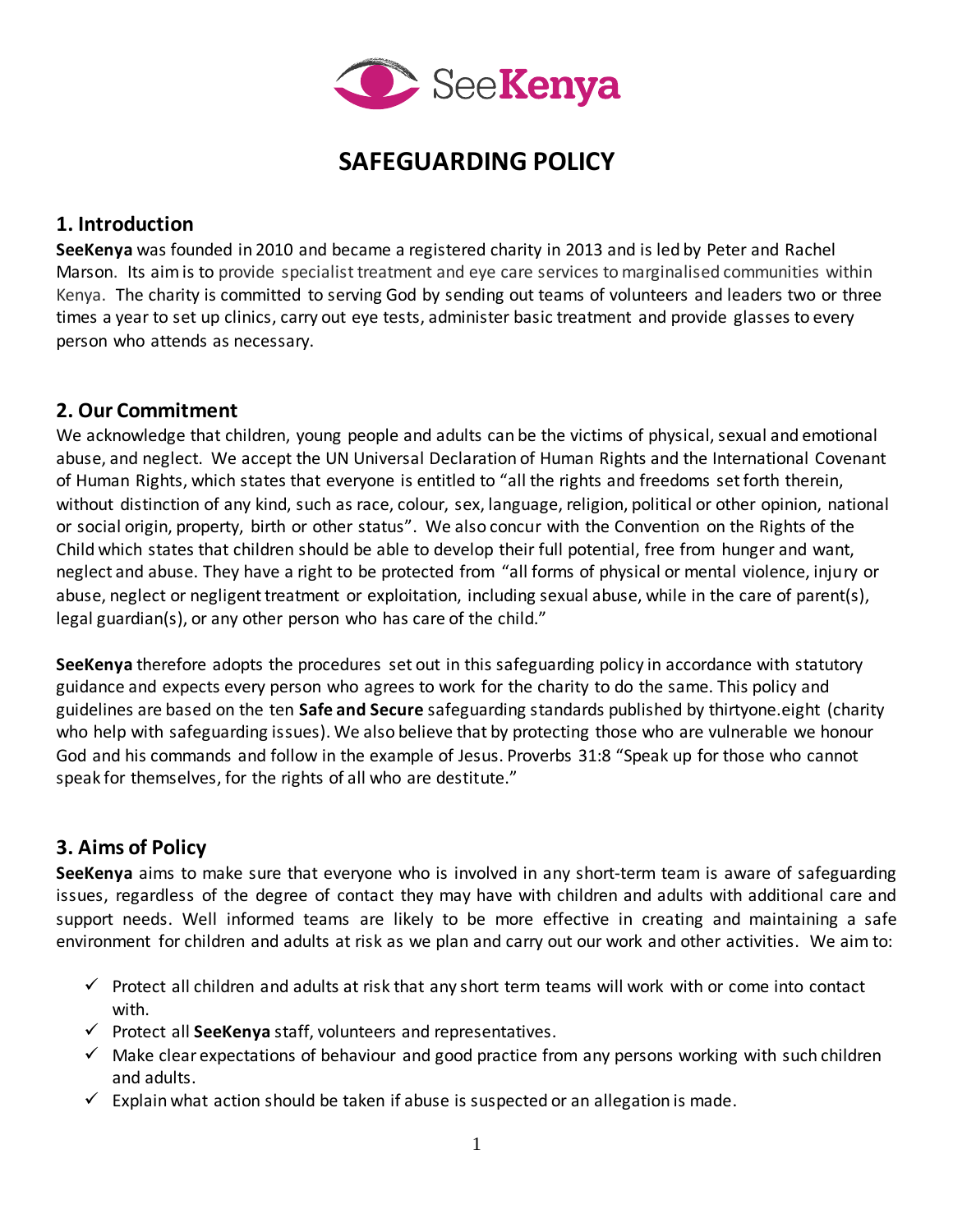## **4. Areas of Policy**

### **This policy sets our agreed guidelines in the following areas:**

- Definitions of abuse, including issues relating to child protection internationally
- Safer Recruitment
- Code of conduct
- Allegations of abuse, including those made against a member of the host church in Kenya or a team leader
- What you should do if you suspect that abuse may have occurred or is likely to occur

## **5. Definitions of abuse**

### **THE DEFINITIONS OF CHILD ABUSE RECOMMENDED AS CRITERIA THROUGHOUT ENGLAND AND WALES BY THE HOME OFFICE IN THEIR DOCUMENTS, 'THE CARE ACT' – 2014 AND 'WORKING TOGETHER TO SAFEGUARD CHILDREN' - 2018 ARE AS FOLLOWS:**

'Children may be vulnerable to neglect and abuse or exploitation from within their family and from individuals they come across in their day-to-day lives. These threats can take a variety of different forms, including: sexual, physical and emotional abuse; neglect; exploitation by criminal gangs and organised crime groups; trafficking; online abuse; sexual exploitation and the influences of extremism leading to radicalisation. Whatever the form of abuse or neglect, practitioners should put the needs of children first when determining what action to take.'

Please see Appendix A at the end of this policy for more specific definitions of abuse along with signs and symptoms. Please see Appendix B at the end of this policy for more details on international Child Protection.

## **6. Safer Recruitment**

All short-term teams could potentially have unsupervised contact with children or adults at risk. Therefore, all applicants who are offered a place to represent **SeeKenya** will be required to;

- Complete an application form if they haven't attended a trip before
- Submit to an enhanced DBS check before their position can be confirmed
- Workers from outside the UK who work for **SeeKenya** will need to provide a 'Fit person' check from their home country as well as references from there
- Attend training before going on a trip and sign to say that they have read and understood this Safeguarding Policy

Our local partners in Kenya will provide local checks for local workers. All team leaders and trustees should complete Safeguarding training which should be updated every 3 years.

## **7. Code of conduct**

**SeeKenya** expects all staff and volunteers to abide by the Code of Conduct for their own protection and for the protection of children and adults at risk with whom they may be working. This means that they should:

 $\checkmark$  Be aware of situations which may present risk and avoid them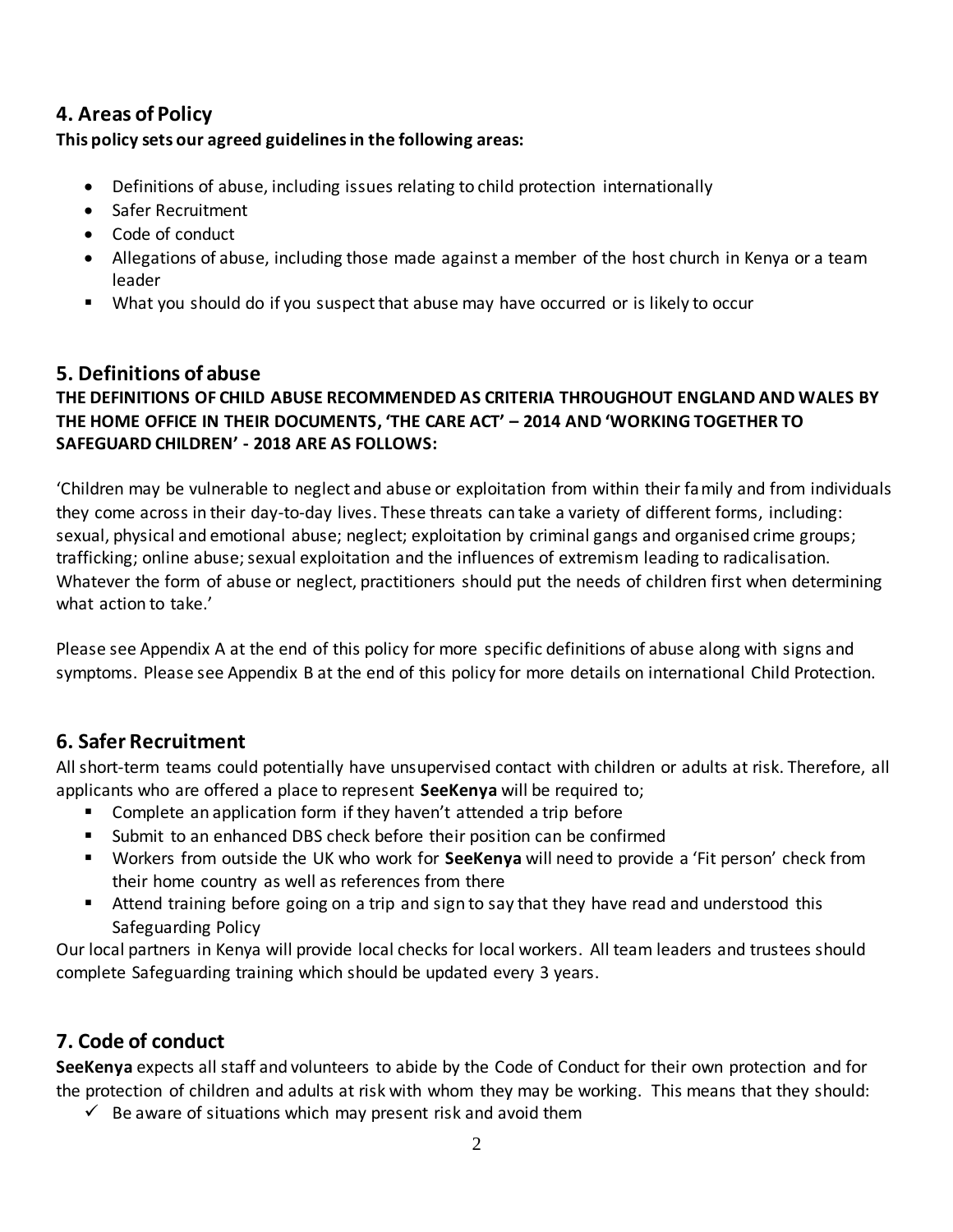- $\checkmark$  Plan and organise the work and other activities so as to minimise risks
- $\checkmark$  Be visible to others when working with children and adults at risk
- $\checkmark$  Create and maintain an environment in which concerns can be raised and issues discussed openly where appropriate
- $\checkmark$  Foster a culture of mutual accountability so that any potentially abusive behaviour can be challenged
- $\checkmark$  Respect each child's or adult at risk's boundaries and help them to develop their own sense of their rights as well as helping them to know what they can do if they feel worried
- $\checkmark$  Respect a child's or adult at risk's dignity at all times
- $\checkmark$  Refrain from sharing personal data with Kenyans unless in exceptional circumstances and at the discretion of the team leaders.

Please see Appendix C at the end of this policy for more specific guidelines on our code of conduct.

## **8. Allegations of abuse, including those made against members of the host church in Kenya, team leaders and team members**

If you suspect that a member of the **SeeKenya** team has abused a child or adult at risk, you must inform the **SeeKenya** team leader immediately. If the allegation involves a member of the leadership team, you should contact the Safeguarding Officer (currently **Helen Lake**) as soon as possible at[: safeguarding@seekenya.org](mailto:lakers-@tiscali.co.uk)

## **9. What you should do if you suspect that abuse may have occurred or is likely to occur**

If you notice that a child or adult at risk has a physical injury or symptom of neglect, you must immediately notify a team leader- Peter or Rachel Marson, whether it be an allegation or suspicion, who will pass the matter to the host church leaders – Edward and Fridah Buria. It is then the responsibility of the host church in Kenya's leaders to act, as they see fit, taking into consideration any locally made policies or legal requirements. The Safeguarding Officer will be informed by the team leader. They will ensure that the correct procedures and investigations are taken by the host church.

Under no circumstances should the person raising the concern or the team leader attempt to carry out any investigation into the allegation or suspicions of sexual abuse. Suspicions must not be discussed with anyone other than those nominated above.

### **REMEMBER – IT IS NOT YOUR RESPONSIBILITY TO DECIDE WHETHER OR NOT ABUSE HAS OCCURRED OR IS TAKING PLACE BUT IT IS YOUR RESPONSIBILITY TO PASS ON ANY CONCERNS.**

### **Cultural differences**

Situations which arise or become apparent overseas are not always as straightforward to deal with as they are in the UK. There are a number of reasons for this including:

- Differences in the legal framework what would constitute an offence in the UK might not in the country concerned. Children may be protected under the same law as adults e.g. sexual abuse becomes indecent assault or rape
- Attitudes and expectations (such as 'sexual abuse doesn't really happen here')
- Cultural expectations may be very different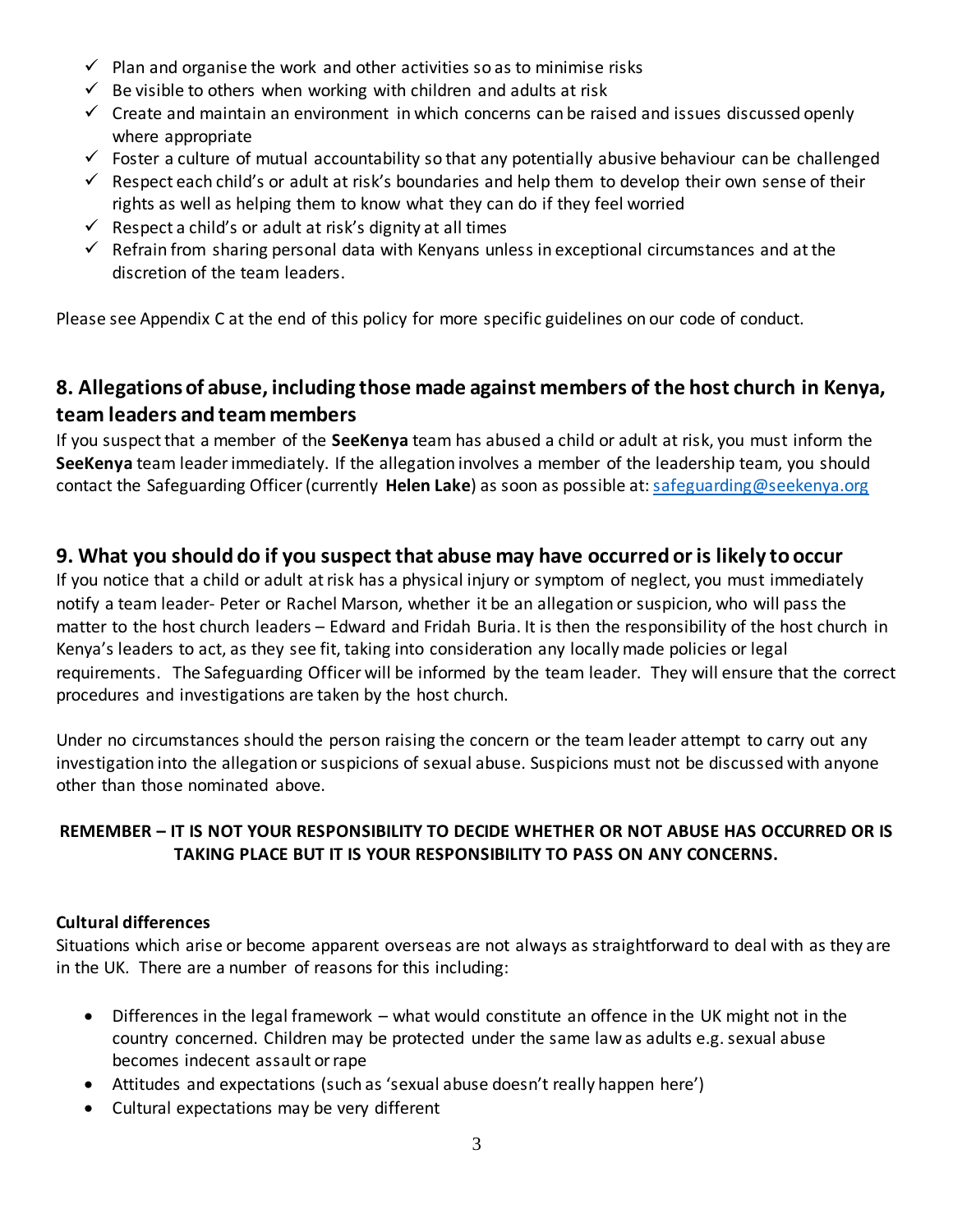- There may be no equivalent to our statutory agencies to ensure an independent and thorough enquiry
- Lack of experienced and appropriately qualified personnel to investigate and provide skilled support/therapy

#### **HOWEVER, THIS DOES NOT MEAN THAT CONCERNS SHOULD GO UNREPORTED.**

Paedophiles are turning to Africa, Asia or elsewhere as laws are tightened in Europe and North America as well as there being perpetrators of local origin. The following procedures should be followed even if the concern seems relatively minor. You need to bear in mind that it could be the tip of the iceberg.

There is always an understandable temptation to play-down the concern. To do so might well result in children or adults at risk continuing to be abused and any suggestion of cover-up could also have serious consequences for **SeeKenya.** The needs and interests of both children and innocent adults who could be implicated demand a proper enquiry when concerns are raised. At all times, **SeeKenya** will endeavor to work in accordance with the local statutory agencies.

#### **Responding to a child or adult at risk who has disclosed abuse to you**

Always listen carefully if a child or adult at risk discloses any form of abuse to you as you will need to record what they have said to you. The following guidelines will help in your conversation

- $\triangleright$  Always show acceptance of what the child or adult says (however unlikely the story may sound)
- $\triangleright$  Try to keep calm
- $\triangleright$  Look at the child or adult at risk as they speak to you
- $\triangleright$  Be honest and never promise that you will not tell someone what they have disclosed to you
- $\triangleright$  Reassure the child or adult at risk that even if they have done something wrong, they are not to blame for the abuse
- $\triangleright$  Never try to gain specific details from a child or adult at risk
- $\triangleright$  Be aware that the child or adult at risk may have been threatened or bribed not to tell
- $\triangleright$  If the child or adult at risk decides not to tell you after all, then accept that but let them know that you are always ready to listen
- $\triangleright$  You will need to make notes as soon as possible after the disclosure including exactly what the child or adult at risk said to you, date and sign what you heard.
- $\triangleright$  Once a child or adult at risk has talked about abuse and the host church in Kenya's leader has been informed, it is their responsibility to consider whether or not it is safe for a them to return home to a potentially abusive situation
- $\triangleright$  Inform the Safeguarding Officer or representative as soon after the disclosure as possible

For more specific details on handling a disclosure from a child or adult at risk, please see Appendix D at the end of this policy.

#### **Documenting a concern**

Concerns must be documented on a pro-forma which are kept with the **SeeKenya** team leader. Electronic copies are also available from Helen Lake. The allegation will be sent by the team leader to the current Safeguarding Co-ordiantor a[t safeguarding@seekenya.org](mailto:safeguarding@seekenya.org)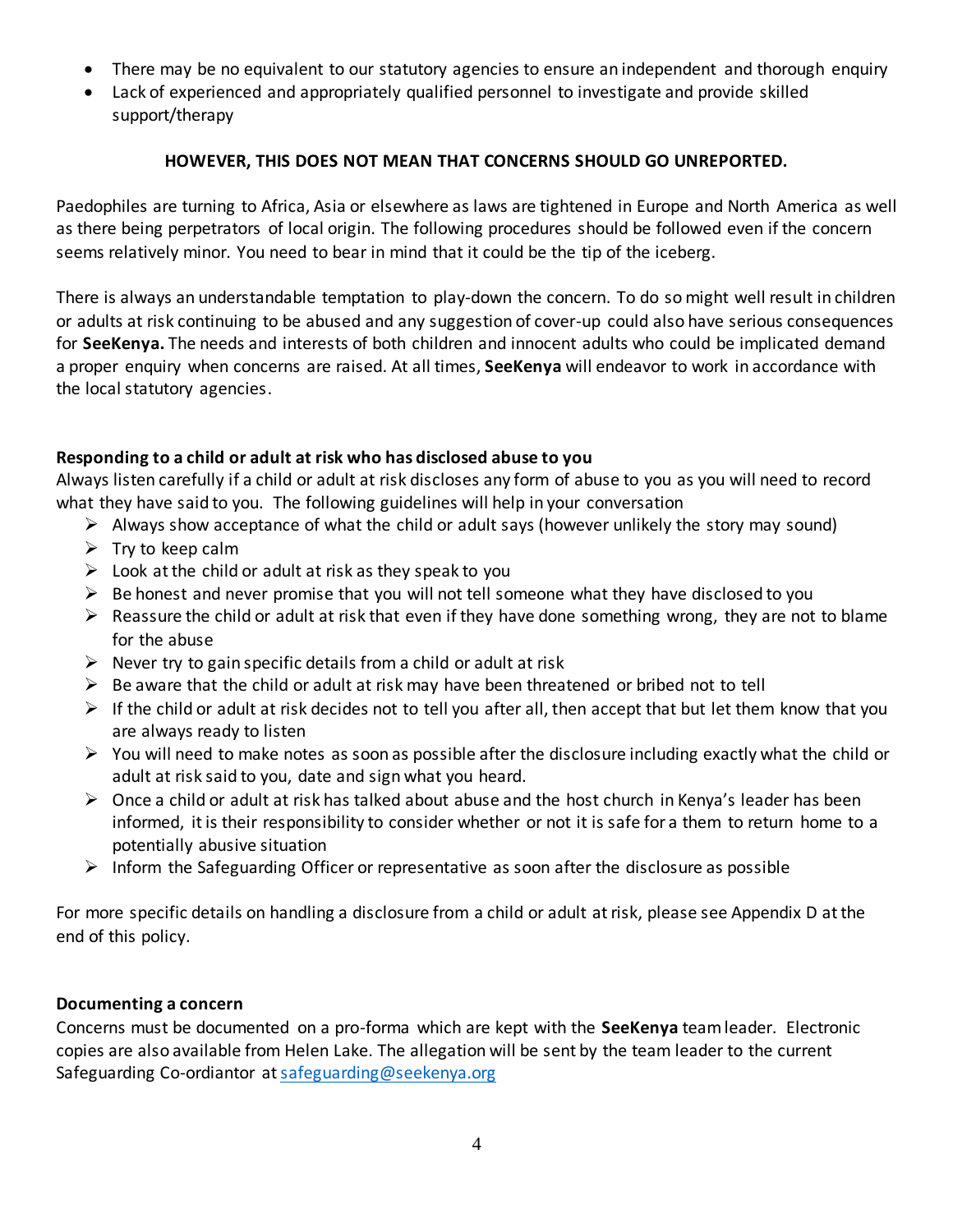The documentation can be sent straight to Helen Lake if the allegation involves a member of the leadership team.

The allegation must include details that are necessary to act on the allegation. E.g. Date, person making the report, facts of the allegation, name of the child, date of birth etc.

**SeeKenya** will seek advice from thirtyone:eight and you will be informed as to what action will be taken.

Please see Appendix E at end of this policy for an example of the form used.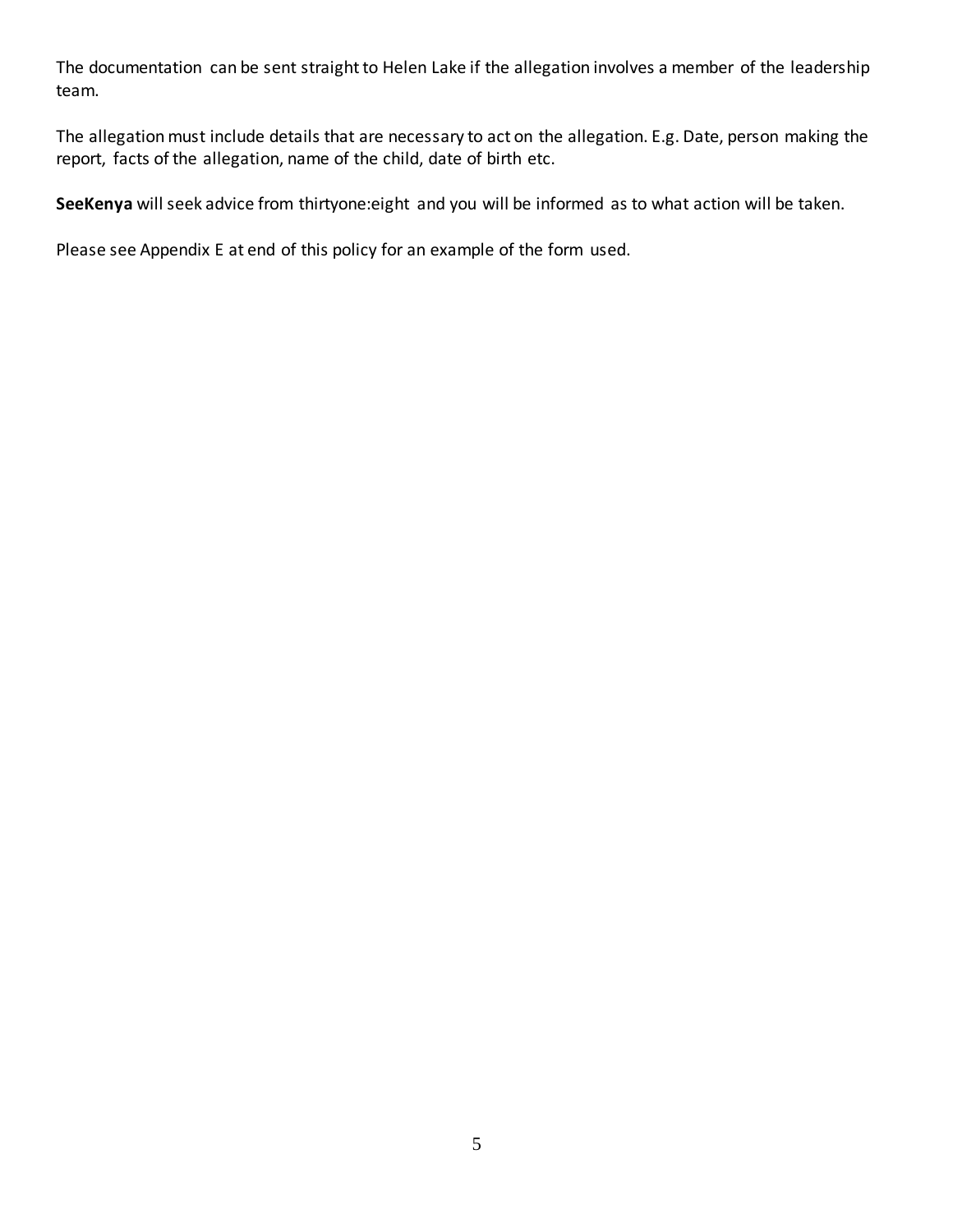### **10. USEFUL ADDRESSES AND TELEPHONE NUMBERS:**

#### **SEE KENYA CHILD PROTECTION COORDINATOR**

Helen Lake The King's Church Mid Sussex 33-35 Victoria Road Burgess Hill West Sussex RH15 9LR Tel: 01444 244215 Mobile: 07515 901712 Email: [safeguarding@seekenya.org](mailto:safeguarding@seekenya.org)

#### **thirtyone:eight**

P O Box 133, Swanley, Kent BR8 7UQ Enquiries/Helpline: 0303 003 1111 Web: www.thirtyoneeight.org E-Mail: info@thirtyoneeight.org thirtyone:eight provides support and training across all Christian denominations and can advise and support in policy formulation and help in individual cases of abuse.

#### **NSPCC**

42 Curtain Road London EC2A 3NH Tel: 0207 825 2500 Child Protection Helpline: 0808 800 500 (open 24 hours) Helpline gives advice to anyone about child abuse issues. They also have excellent publicity information and leaflets.

#### **KIDSCAPE**

2 Grosvenor Gardens London SW1W 0DH Tel: 0207 730 3300 Helpline: 08451 205 204 National charity teaching children how to keep safe. They publish a lot of useful information on protecting children from both abuse and bullying.

#### **CHILDLINE**

Freepost 1111 London N1 0BR Tel: 0207 239 1000 Helpline for children: 0800 1111 (open 24 hours)

#### **CHILDLINE KENYA**

P O Box 10003 – 00100 Nairobi, Kenya Tel: +254 727 637076 , 202059722 Helpline: 116 (from Kenya open 24 hours) Email: 116@childlinekenya.co.ke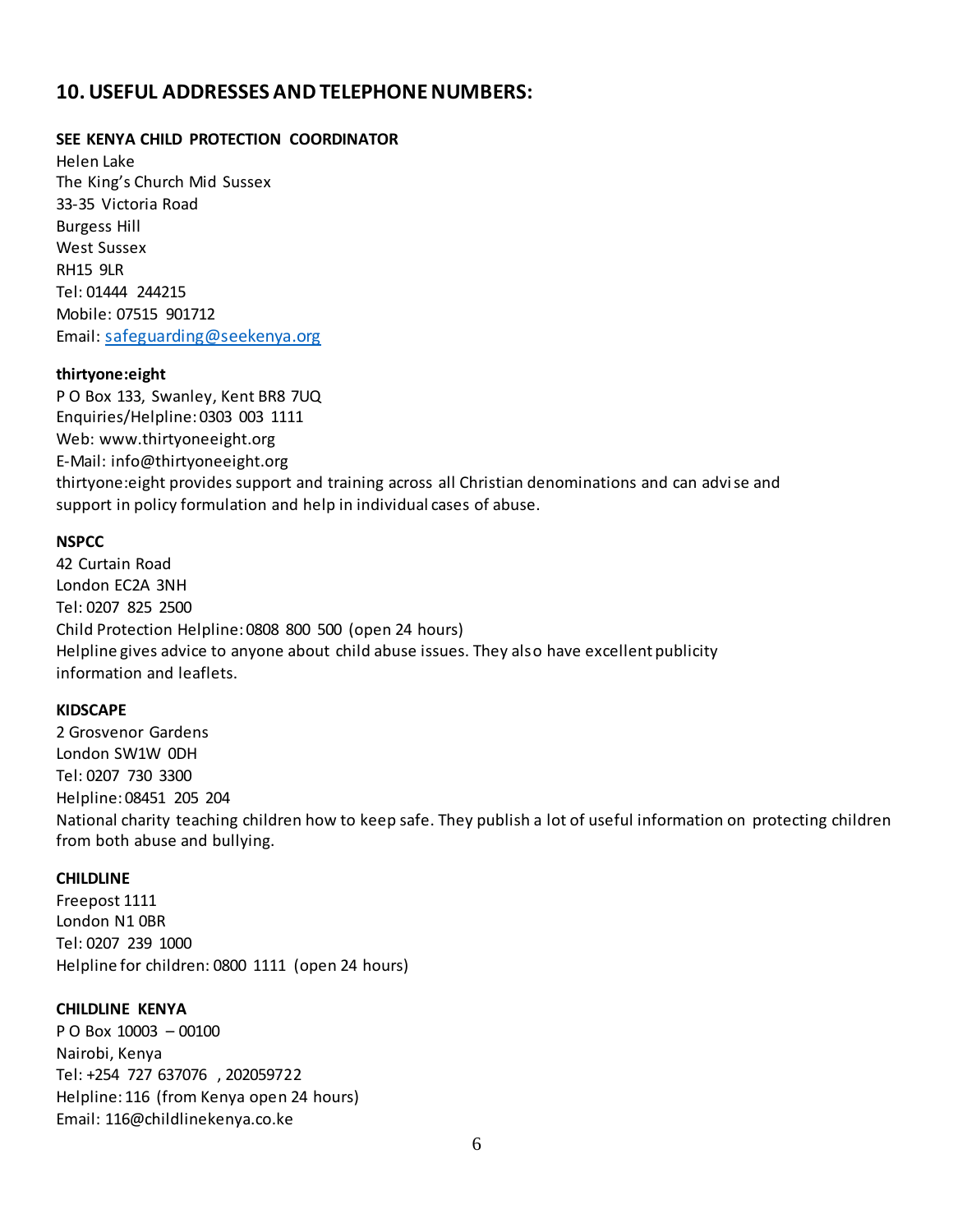## **APPENDICES**

## **APPENDIX A: Definitions of Abuse**

#### **PHYSICAL ABUSE**

Physical abuse may involve hitting, shaking, throwing, poisoning, burning or scalding, drowning, suffocating, or otherwise causing physical harm to a child or adult at risk. Physical harm may also be caused when a parent or carer feigns the symptoms of, or deliberately causes ill health to a child or adult at risk whom they are looking after. This situation is commonly described using terms such as factitious illness by proxy or Munchausen syndrome by proxy.

#### **EMOTIONAL ABUSE**

Emotional abuse is the persistent emotional ill-treatment of a child or adult at risk such as to cause severe and persistent adverse effects on their emotional development. It may involve conveying to them that they are worthless or unloved, inadequate, or valued only insofar as they meet the needs of another person. It may feature age or developmentally inappropriate expectations being imposed on children or adults at risk. It may involve causing children or adults at risk to frequently feel frightened or in danger, or the exploitation or corruption of them. Some level of emotional abuse is involved in all types of ill treatment of a child or adult at risk, though it may occur alone.

#### **SEXUAL ABUSE**

Sexual abuse involves forcing or enticing a child, young person or adult at risk to take part in sexual activities, whether or not the child or adult at risk is aware of what is happening. The activities may involve physical contact, including penetrative (e.g. rape or buggery) or non-penetrative acts. They may include non-contact activities, such as involving children or adults at risk in looking at, or in the production of, pornographic material or watching sexual activities, or encouraging them to behave in sexually inappropriate ways.

### **NEGLECT**

Neglect is the persistent failure to meet a child's or adult at risk's basic physical and/or psychological needs, likely to result in the serious impairment of their health or development. It may involve a parent or carer failing to provide adequate food, shelter and clothing, failing to protect a child or adult at risk from physical harm or danger, or the failure to ensure access to appropriate medical care or treatment. It may also include neglect of, or unresponsiveness to, a child or adult at risk's basic emotional needs.

### **ORGANISED ABUSE**

Organised or multiple abuse may be defined as abuse involving one or more abuser and a number of related or non-related abused children, young people or adults at risk. The abusers concerned may be acting in part of a group or in isolation, or may be using an institutional framework or position of authority to recruit children or adults at risk for abuse.

#### **SPIRITUAL ABUSE**

Spiritual or religious abuse is abuse administered under the guise of religion, including harassment or humiliation, which may result in psychological trauma. Spiritual abuse may also include misuse of religion for selfish, secular, or ideological ends such as the abuse of a clerical position.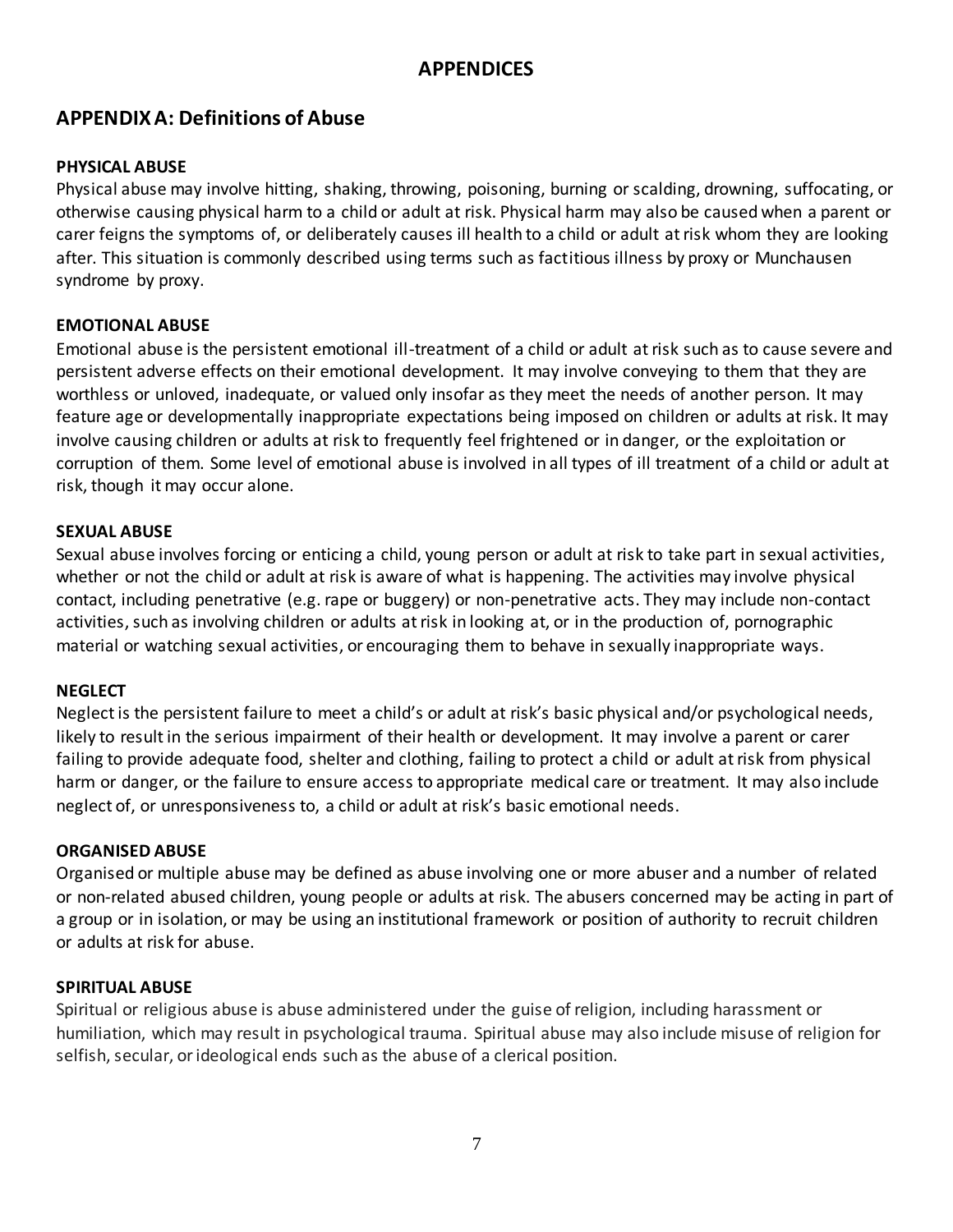## **APPENDIX B: Child Protection Internationally**

Defining child abuse as a world phenomenon is difficult because of the vast cultural and economic differences in which children live. Most research on child abuse has been carried out in economically developed countries and has unproven relevance to those children whose lives are very different.

Many children throughout the world can easily be described as being 'abused' in a very general sense because they are denied basic human rights such as an education or an adequate diet and live in circumstances that are extremely difficult, for example in war-torn areas.

It would be impossible to treat all these children as victims of specific child abuse as the causes are complex. Instead, we could describe children who are suffering because of malnourishment or war, for example, as being 'in need of protection.'

In an overseas setting it is essential to establish the 'local' definitions of abuse. The following questions, based on guidance from 'Save the Children' should be helpful:

- What are the main examples of child abuse in the country or local area?
- What meaning does it have in the country/local context? How is abuse understood or defined?
- Are there concerns about the treatment of children which could be construed as abusive?
- What kinds of behaviour are seen locally in relation to the way children are raised?
- What is viewed as acceptable or unacceptable?
- What cultural and religious considerations and assumptions are being made?
- How do children, parents/carers and the state deal with it? Do they have reporting mechanisms?

These questions will be discussed with the team leaders from the UK and the results will be shared with any visiting teams.

The key principle is that **if you know or suspect that a child is being harmed then it is your duty to report your concerns.**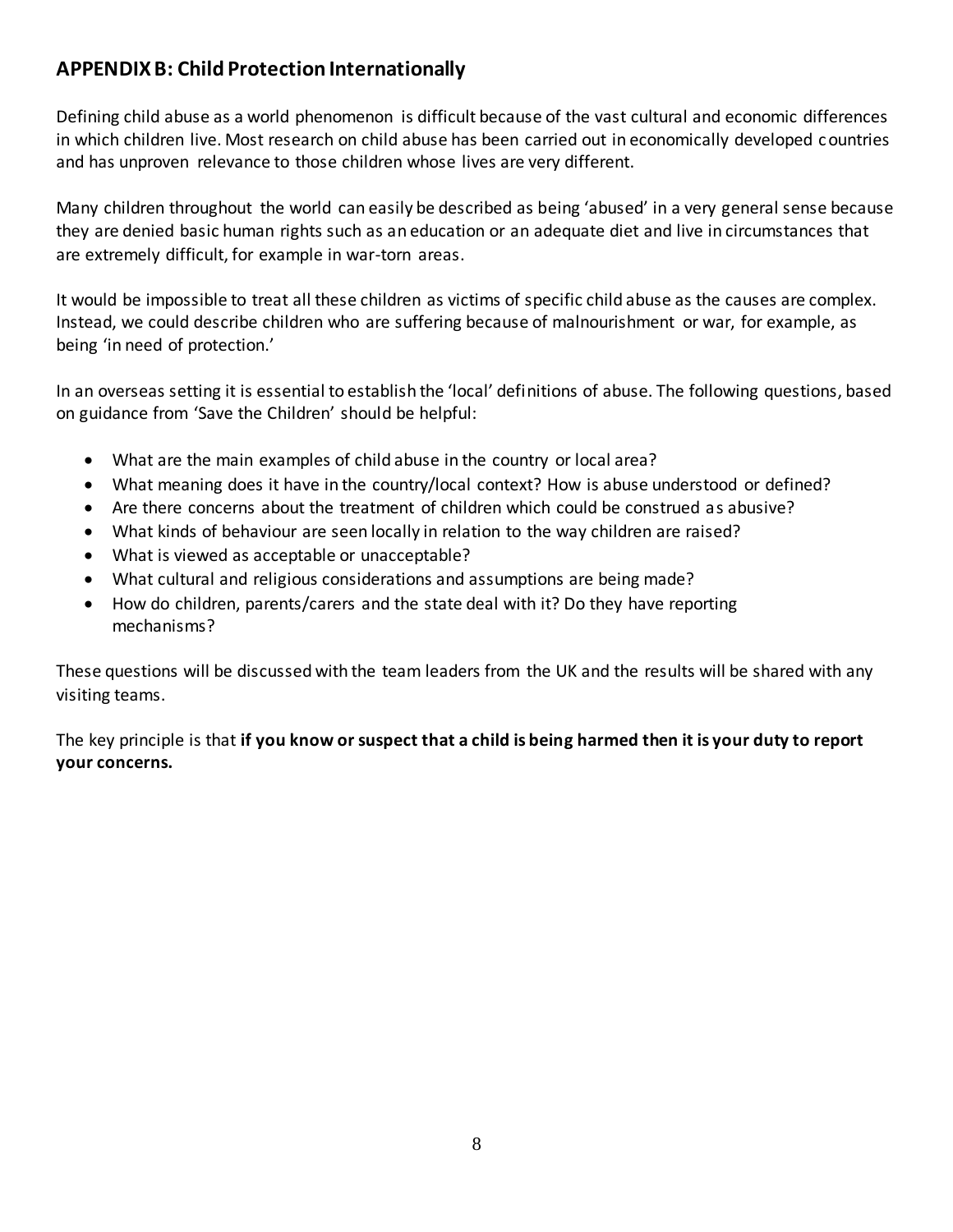## **APPENDIX C: Specific Guidelines For Working With Children**

The following guidelines and advice should be shared with all short-term team members before visiting Kenya.

- Touch should be related to the child's needs, not the worker's
- $\triangleright$  Touch should be age-appropriate and generally initiated by the child rather than the worker
- $\triangleright$  Team members should avoid any physical activity which is, or could be construed as, sexually stimulating to the child
- $\triangleright$  Children are entitled to privacy to ensure personal dignity
- $\triangleright$  If a child needs help with toileting, ensure that a worker of the same gender assists
- $\triangleright$  Children are entitled to determine the degree of physical contact with others except in exceptional circumstances i.e. when they need medical attention
- $\triangleright$  Team members should take responsibility for monitoring one another in the area of physical contact. They should be free to constructively challenge a colleague if necessary.
- $\triangleright$  Concerns about possible abuse should always be reported.

### **IT WOULD BE INAPPROPRIATE TO:**

- $\triangleright$  Spend time with or take children anywhere where they would be alone with you
- $\triangleright$  Bribe the children in any way with money, gifts or food etc.

### **IT IS TOTALLY UNACCEPTABLE TO:**

- $\triangleright$  Hit or otherwise physically assault or physically abuse children
- $\triangleright$  Develop physical/sexual relationships with children
- $\triangleright$  Develop relationships with children which could in any way be deemed exploitative or abusive
- $\triangleright$  Act in ways that may be abusive or may place a child at risk of abuse

### **ACTIONS OR BEHAVIOUR THAT COULD BE CONSTRUED AS POOR PRACTICE OR POTENTIALLY ABUSIVE SHOULD BE AVOIDED. THIS INCLUDES:**

- $\triangleright$  Using language, making suggestions or offering advice which is inappropriate, offensive or abusive
- $\triangleright$  Behaving physically in a manner which is inappropriate or sexually provocative
- $\triangleright$  Sleeping in the same room or bed as a child
- $\triangleright$  Doing things of a personal nature for a child that they can do for themselves
- $\triangleright$  Condoning, or participating in, behaviour of children which is illegal, unsafe or abusive
- $\triangleright$  Acting in ways intended to shame, humiliate, belittle or degrade
- $\triangleright$  Discriminating against, showing different treatment to, or favouring particular children to the exclusion of others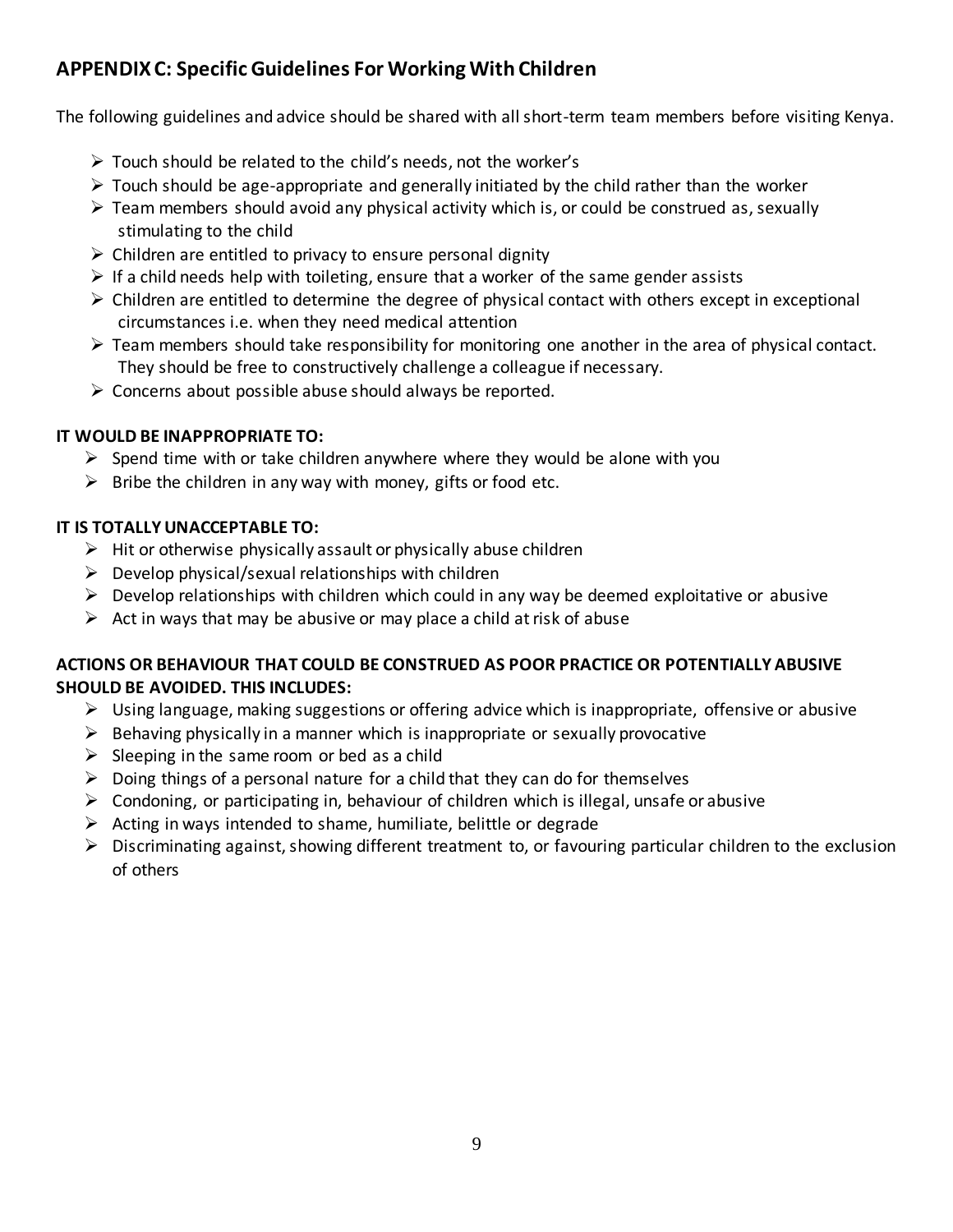## **APPENDIX D: Things You May Say To A Child or Adult At Risk During A Disclosure**

- $\triangleright$  I believe you (or showing acceptance of what they say)
- $\triangleright$  Thank you for telling me
- $\triangleright$  It's not your fault
- $\triangleright$  I will help you

### **DON'T SAY**

- $\triangleright$  Why didn't you tell anyone before?
- $\triangleright$  I can't believe it!
- $\triangleright$  Are you sure this is true?
- Why? How? When? Who? Where?
- $\triangleright$  Never make false promises
- Never make statements such as "I am shocked" or "Don't tell anyone else."

### **CONCLUDING**

- $\triangleright$  Again reassure the them that they were right to tell you and show acceptance
- $\triangleright$  Let them know what you are going to do next and that you will let them know what happens
- $\triangleright$  Consider your own feelings and seek pastoral support if needed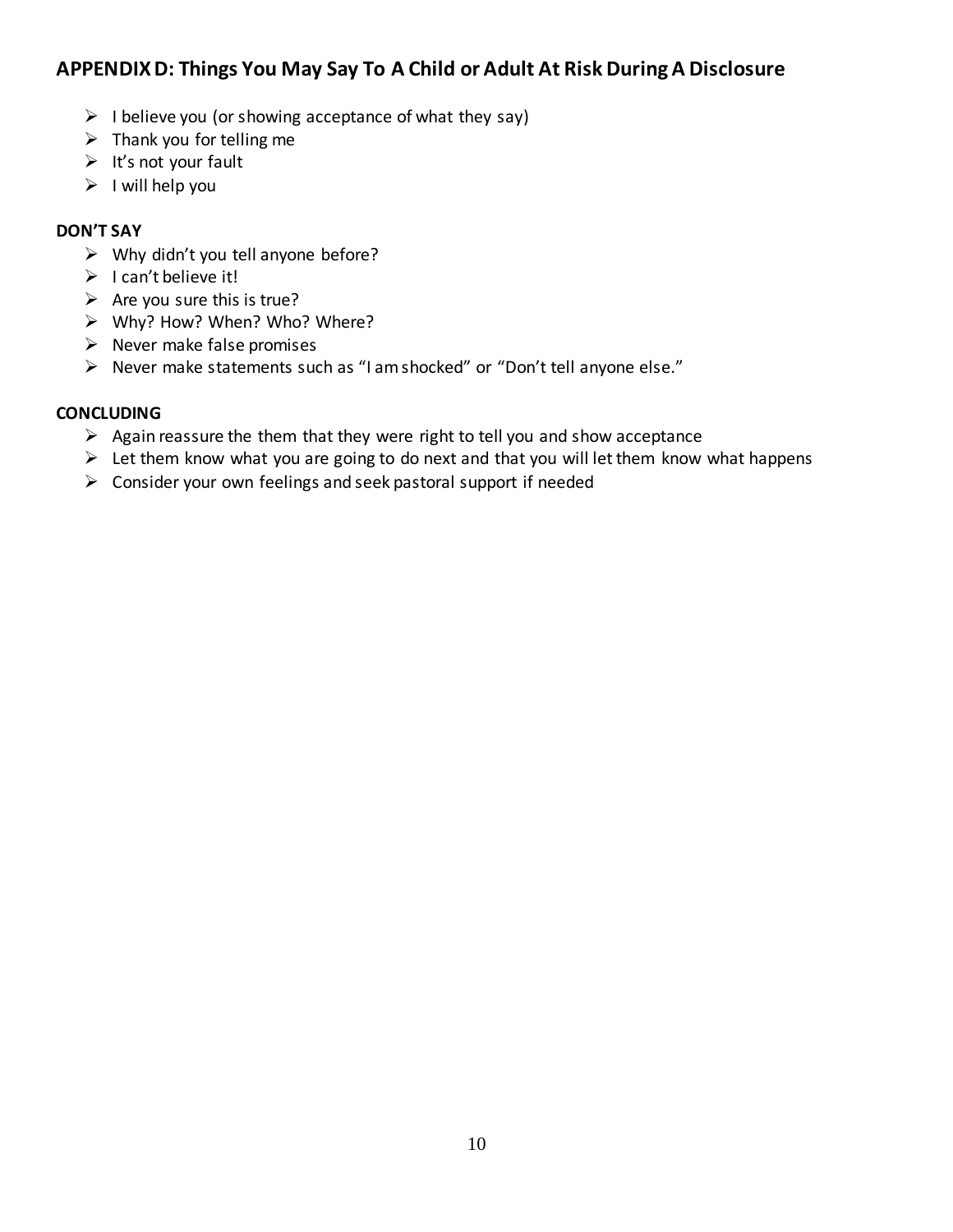## **APPENDIX E: Example Form Used To Record Allegation Of Abuse**



### **Report of suspected abuse of a child or adult at risk**

Date of report:

Name of person making statement:

Details of allegation or disclosure including dates, names and specific details.

Signed: